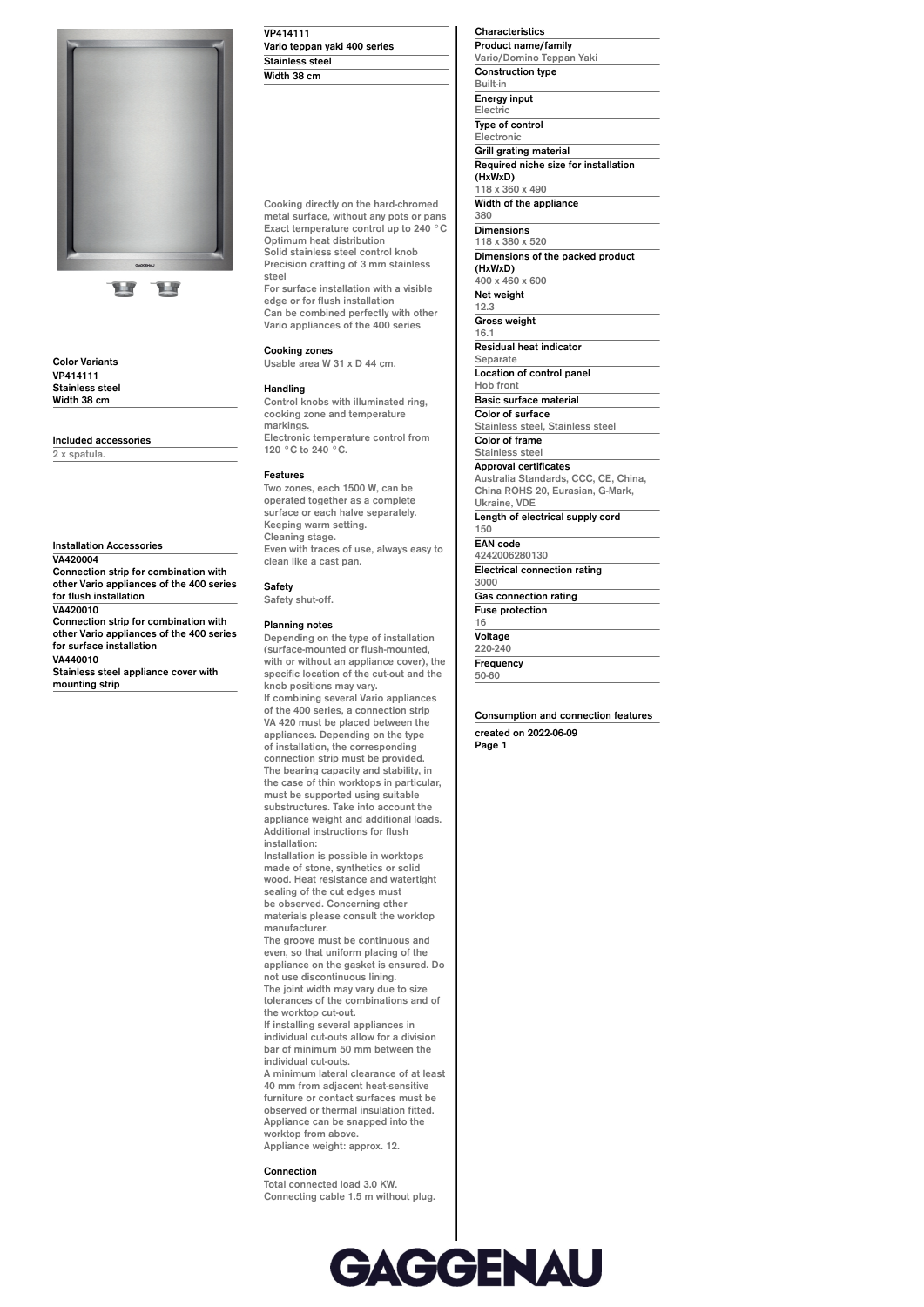VP414111 Vario teppan yaki 400 series Stainless steel Width 38 cm created on 2022-06-09<br>Page 2





A: When installing with appliance cover, take the deeper cut-out<br>into consideration (observe separate planning notes)<br>B: 130 mm in the area of the cable clamp (left, on the rear side) measurements in mm



A: When installing with appliance cover, take the deeper cut-out into<br>consideration (observe separate planning notes)<br>**B:** 133 mm in the area of the cable clamp (left, on the rear side)<br>**C:**  $3.5^{\text{-0.5}}$ <br>6.5<sup>-0.5</sup>in comb

measurements in mm

# Installation of the control knob; flush installation



## Installation of the control knob; surface mounting



Installation with appliance cover, surface mounting



measurements in mm

Installation with appliance cover, flush mounting



A:  $3.5^{0.5}$ measurements in mm